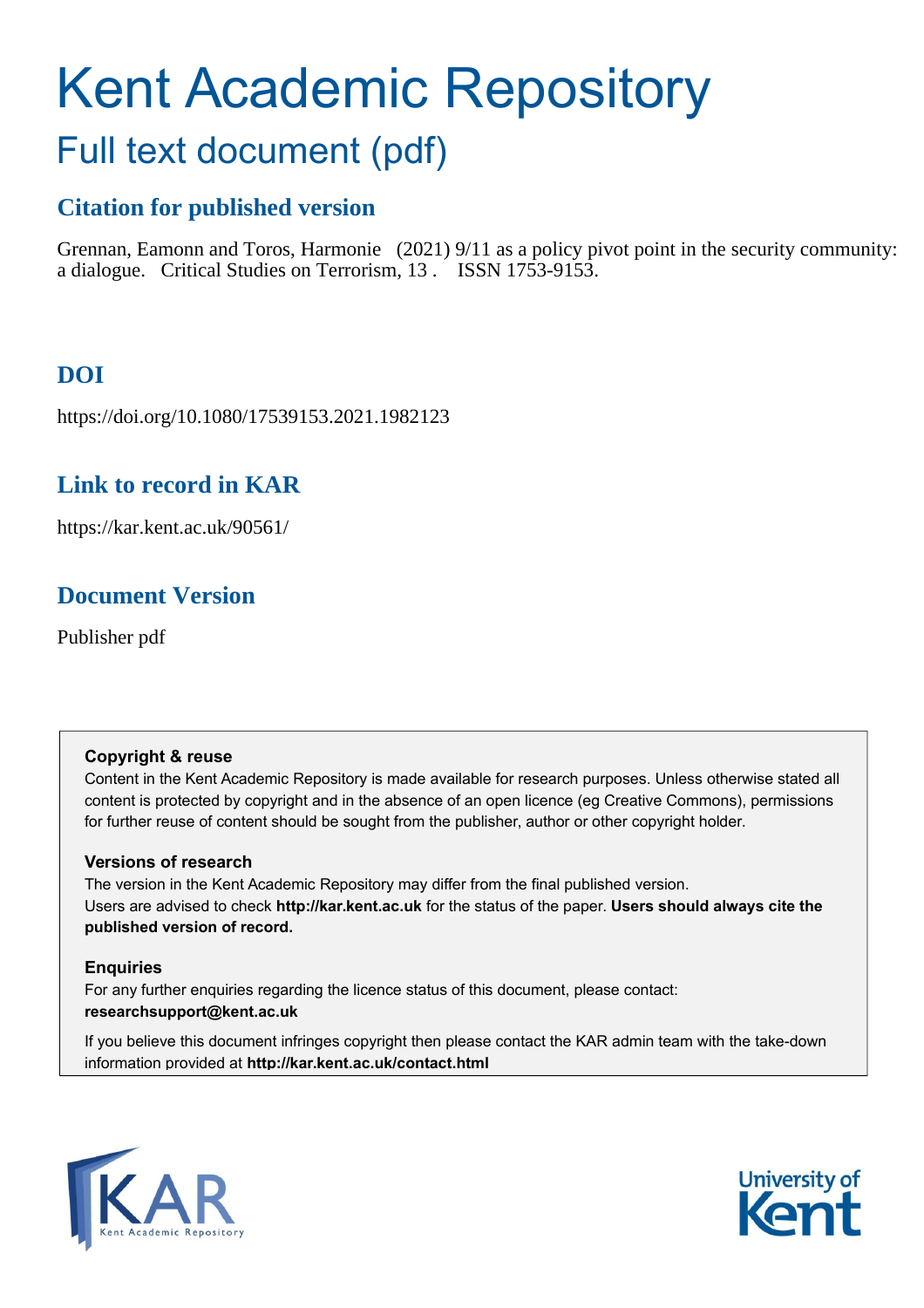



**Critical Studies on Terrorism**

**ISSN: (Print) (Online) Journal homepage:<https://www.tandfonline.com/loi/rter20>**

## **9/11 as a policy pivot point in the security community: a dialogue**

**Eamonn Grennan & Harmonie Toros**

**To cite this article:** Eamonn Grennan & Harmonie Toros (2021): 9/11 as a policy pivot point in the security community: a dialogue, Critical Studies on Terrorism, DOI: [10.1080/17539153.2021.1982123](https://www.tandfonline.com/action/showCitFormats?doi=10.1080/17539153.2021.1982123)

**To link to this article:** <https://doi.org/10.1080/17539153.2021.1982123>

© 2021 The Author(s). Published by Informa UK Limited, trading as Taylor & Francis Group.



ര

Published online: 01 Oct 2021.

[Submit your article to this journal](https://www.tandfonline.com/action/authorSubmission?journalCode=rter20&show=instructions)  $\mathbb{Z}$ 

**III** Article views: 44



 $\overrightarrow{Q}$  [View related articles](https://www.tandfonline.com/doi/mlt/10.1080/17539153.2021.1982123)  $\overrightarrow{C}$ 

 $\bigcup$ [View Crossmark data](http://crossmark.crossref.org/dialog/?doi=10.1080/17539153.2021.1982123&domain=pdf&date_stamp=2021-10-01)<sup>で</sup>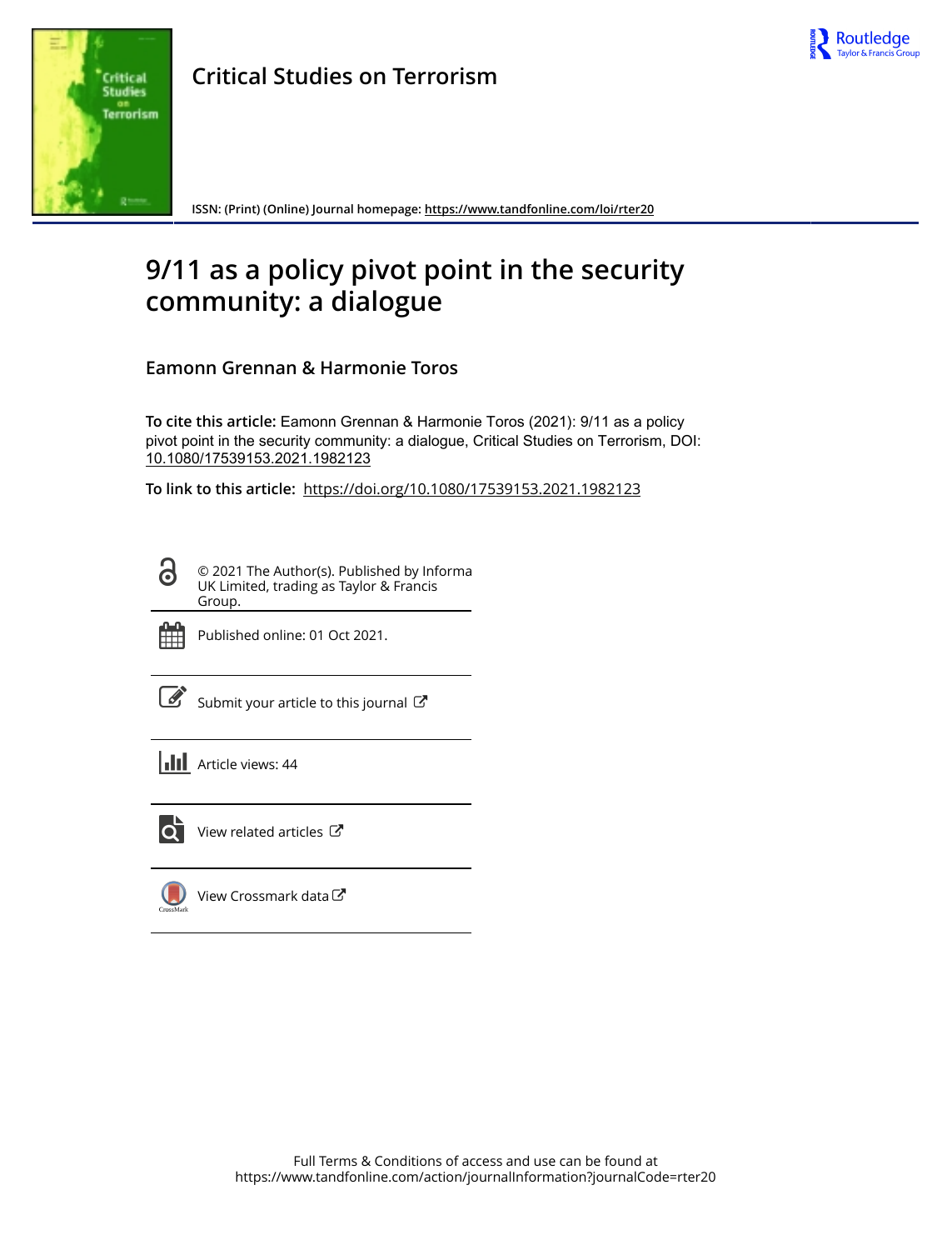SPECIAL ISSUE

**a** OPEN ACCESS **a** Check for updates

outledge} Taylor & Francis Group

### **9/11 as a policy pivot point in the security community: a dialogue**

Eamonn Grennan<[s](http://orcid.org/0000-0002-9139-5292)up>[a](#page--1-0),b</sup> and Harmonie Toros  $\mathbf{D}^{\text{a}}$ 

<sup>a</sup>Reader in International Conflict Analysis, University of Kent, Canterbury, UK; <sup>b</sup>Honorary Member, Institute of Cyber Security for Society, University of Kent

Eamonn Grennan, former terrorism and transnational crime analyst with an international organisation, and Harmonie Toros, reader in international conflict analysis at the University of Kent, have worked together for the past several years, primarily as part of a team of academics and policy analysts offering counter-terrorism (CT) analysis and teaching courses on terrorism and counter-terrorism to military and defence officials of NATO and partner nations. This collaboration has led to an ongoing dialogue on terrorism, counter terrorism, and broader issues of international security, including discussions on the relevance of the 11 September 2001 attacks. This piece is the result of a conversation that occurred over virtual meetings and email during the month of July 2021.

**Harmonie Toros (HT):** This conversation started several years ago at the NATO School in Oberammergau discussing the relevance of the 9/11 attacks in international relations, and more specifically CT policy. I argued that it was not the attacks that "changed the world" as we know it, or more specifically the parameters of international terrorism and counterterrorism, but rather the 2003 Iraq War. I argued that if the response to the attacks had only been the invasion of Afghanistan, we would not have seen such a devastating transformation of the Middle East, North Africa and beyond, and its repercussions on terrorist and counter-terrorist violence. You agreed that 9/11 in itself was not the "starting point" of a new international scene but suggested that it might be interesting to go backwards in time rather than forwards to, for example, the 1979 Iranian Revolution with the start of the Saudi-Iranian struggle for predominance in the region and the emboldening of violent Islamist movements. Despite our respective positions, would you say 9/ 11 persists are the primary temporal marker and why?

**Eamonn Grennan (EG):** Indeed, 9/11 remains the primary temporal marker for several reasons. In the NATO context, less than 24 hours after the attacks, the Alliance for the first time in its history invoked Article 5 that states that an attack on one of its members is an attack on all its members. This led to the launch of Operation Eagle Assist, support in patrolling the skies of the United States, followed by Operation Active Endeavour, a naval operation patrolling the Mediterranean. However, despite these military responses, the event also triggered a paradigm shift for military planners and war fighters. Much of the senior leadership had a Cold War mind frame and this new form of enemy did not generally fit within existing norms. For sure, various forms of terrorism have existed

**CONTACT** Harmonie Toros **i**n.toros@kent.ac.uk

© 2021 The Author(s). Published by Informa UK Limited, trading as Taylor & Francis Group.

This is an Open Access article distributed under the terms of the Creative Commons Attribution-NonCommercial-NoDerivatives License (http://creativecommons.org/licenses/by-nc-nd/4.0/), which permits non-commercial re-use, distribution, and reproduction in any medium, provided the original work is properly cited, and is not altered, transformed, or built upon in any way.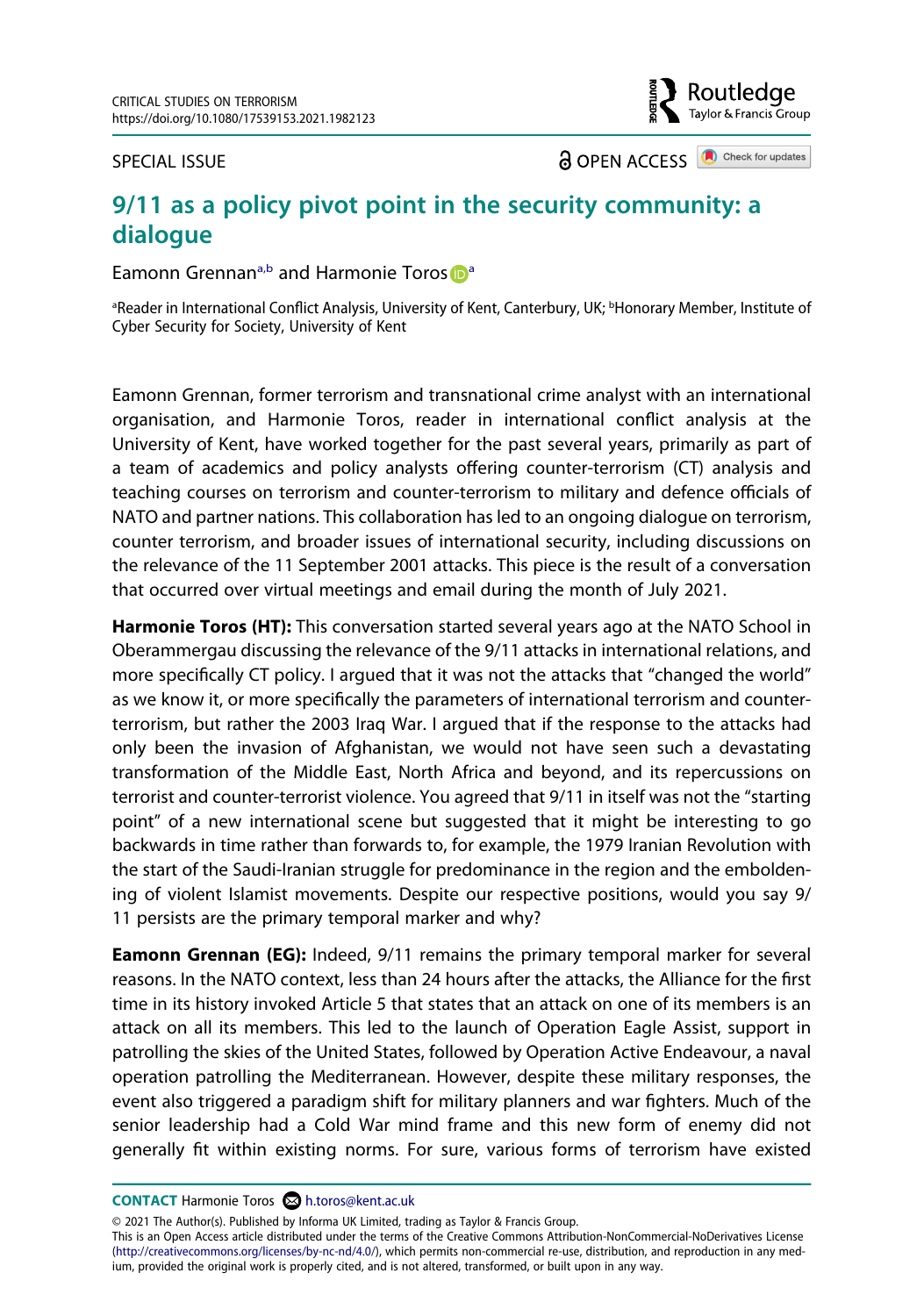#### 2  $\left(\frac{1}{2}\right)$  E. GRENNAN AND H. TOROS

long before 9/11 and conventional wars have always had elements of irregular and paramilitary activities, but these generally aligned with the overall end-state. The attack on the Twin Towers had all the characteristics of a temporal marker. It was a visual and exceptional event, it was widely covered by the media, and it occurred within a short timeframe. But when you speak of temporal markers you need to think of *for whom* it is a temporal marker. Is it a temporal marker for those fighting terrorism or for the terrorist? 9/11 may not have meant anything for an ISIS fighter but it meant something to western governments and policymakers. On the other hand, a temporal marker for an armed group could be the death of someone influential to their cause.

**HT:** Prior to the outbreak of COVID, I was beginning to think that the "era of terrorism and counter-terrorism" as primary security threat for western states was finally coming to an end and therefore, that we were also witnessing the end of 9/11 as the primary temporal marker for international politics. It seemed to be increasingly replaced by Russia as the primary security threat – for better or for worse. With the arrival of the COVID pandemic, I then wondered if health would become the next primary threat, with the start of COVID taking over as a new temporal marker. But neither of these would fit the conditions you lay out of sensational, widely covered, and taking place within a short period of time. Russia as a threat does not have a temporal marker as such, and COVID fits the first two but not the last one. Will the next temporal marker be something different, maybe a cyber one?

**EG:** It is possible that we will see a significant cyber event in the near future that will have long-term negative effects on society. There is already a recognisable temporal marker for cyber. The Stuxnet virus represents a moment when societies saw how the virtual can cross into the physical with clear and destructive outcomes. Over the past two years, there have been several events which have really highlighted the vulnerability of the information systems and the supply chains that we rely on.

**HT:** I think what temporal markers such as 9/11 do is also try to create the illusion of a unified experience – a "we are all in this together." It creates a sense of a common purpose that justifies collective action against those who have hurt us.

**EG:** A declaration of war, a declaration of peace, the use of an atomic weapon, the fall of the Berlin Wall – these are all moments that people mark because they are specific and recognisable. 9/11 also occurred within a clearly defined timeframe. It is possible to note the time each tower was struck. This then allows one to ask the questions: Where were you and what were you doing at that time? How did it make you feel? Being able to answer these questions matters because it reinforces the marker and creates a relatable experience. It is not necessary for this connection to occur at the time of the event because it can happen retrospectively so long as a clear temporal marker exists. A good example of this are the many dates marked by various cultures and religions. Most of these dates precede anyone living today but they are still celebrated as though a clear personal connection exists.

**HT:** I agree. The unified experience didn't exist on the day of September 11. I have written of how I, in New York at the time, was mostly struck by how life "went on" despite the attacks and the towers collapsing, how I made it to work on time that afternoon taking the